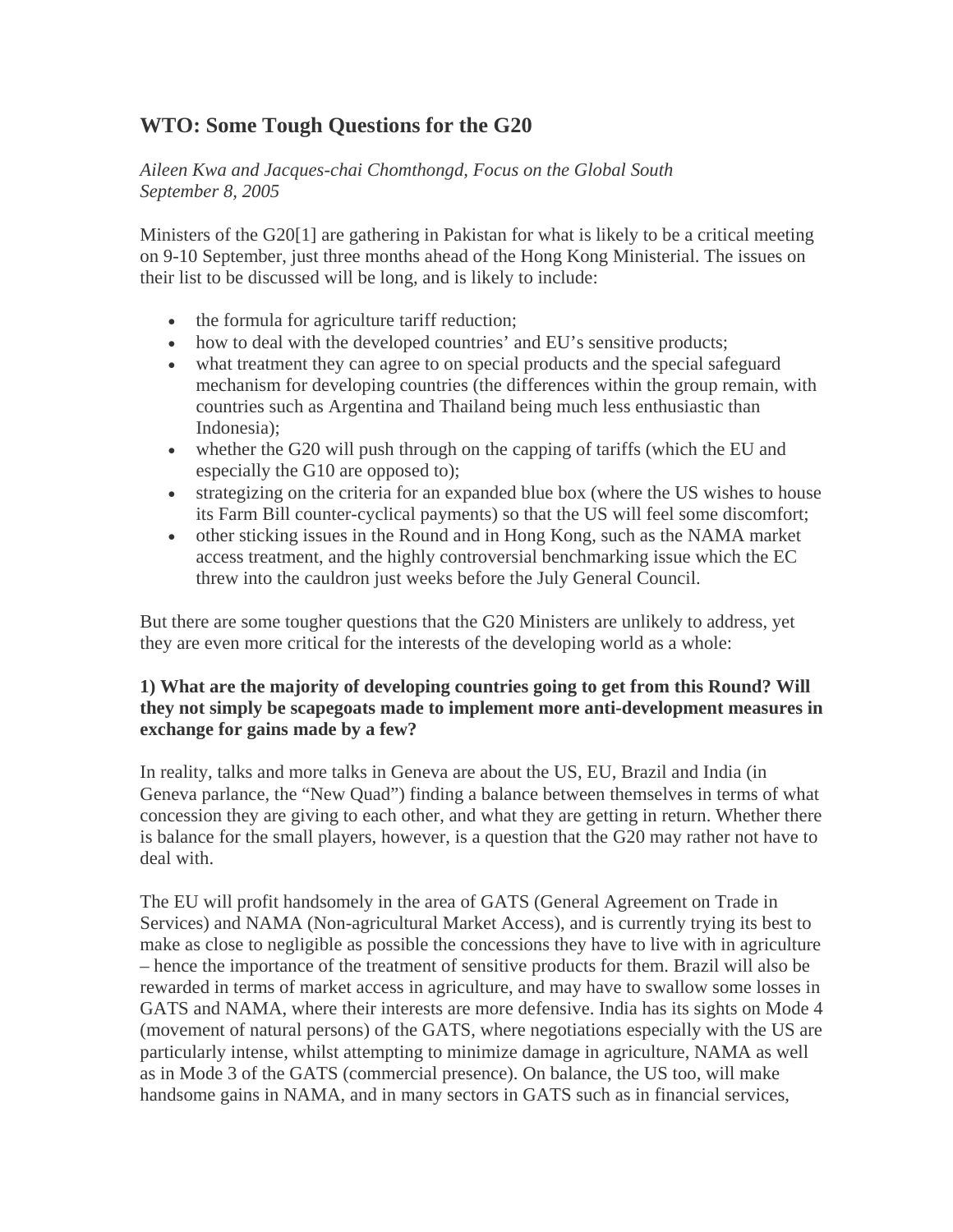telecommunications etc, but will have to balance these out with giving some concessions in Mode 4 to placate India. There is also a balance to be struck between the US and the G20 on market access and domestic supports. A lot of the negotiations in the next three months will be about whether the US, EU, Brazil and India can come to a mutually acceptable tariff liberalisation formula which would give US agri-businesses the market access they want, whilst ensuring that such a formula is also acceptable to India and the EU. The leverage India has vis a vis the US is in setting conditions for the enlarged Blue Box[2]. In certain sectors, even minute reductions in subsidy payments in the US is anathema to the powerful agricultural lobbies, for example, in cotton, and can affect US' ability to be competitive and avail of any market access opening.

The G20's position on domestic supports has been reduced to a whimper in comparison to their position in Cancun. The G20 then had asked for capping in the Green Box[3] (where up to 70 per cent of US subsidies are housed), and they had rejected the Blue Box expansion. Today, their negotiating energy on the Green Box has gone limp, possibly due to trade-offs with the EU, and their position on the Blue Box has been reduced to ensuring that there are some criteria / limits put on the US' use of it.

But whilst the New Quad is busy horse trading, the majority of developing countries are at the short end of the stick in all the major areas of negotiations – GATS, NAMA, Agriculture.

Most G90 members are also demandeurs in Mode 4, but for unskilled and non-professional labour. As far as their interests are concerned, they have not been offered anything in this area by the major powers. Yet the price tag for the Round seems to be continuously rising. The EU's request for benchmarking [4] in the GATS is making waves in town. Any even diluted form of benchmarking will torpedo the bottom-up or "positive list" structure of the GATS and be antithetical to development.

For agriculture, the majority of developing countries - such as the Africans -- fall on the side of being importers, rather than exporters. They will be hit by an aggressive tariff cutting formula. It is doubtful if the instruments they have asked for to soothe their pain – the SP (Special Products[5]) and SSM (Special Safeguard Mechanis[6]) will be broad enough to fulfill the goals of protecting food security, rural livelihoods and rural development. Any ambitious requests in this area will be paralleled by similar requests by the EU in sensitive products. Beyond a certain limited level, therefore, the G20 is unlikely to agree to a very broad SP. Whether developing countries will finally get an SSM (and a useful one) is still questionable. Some G20 members which export interests have reservations about allowing for an SSM, as do the US and EU.

As for NAMA, the contours of what is now on the table is the perfect recipe for more deindustrialization. Many developing countries have not even bound all of their tariff lines. They are likely to have to do so.In addition, the 2004 July frameworks sets conditions on their tariff bindings – one delegate cited the possibility of 27.5% as the maximum level of binding. Also worrying are the inroads that have been made in the sectoral negotiations where countries are discussing zero for zero tariff levels. These discussions have taken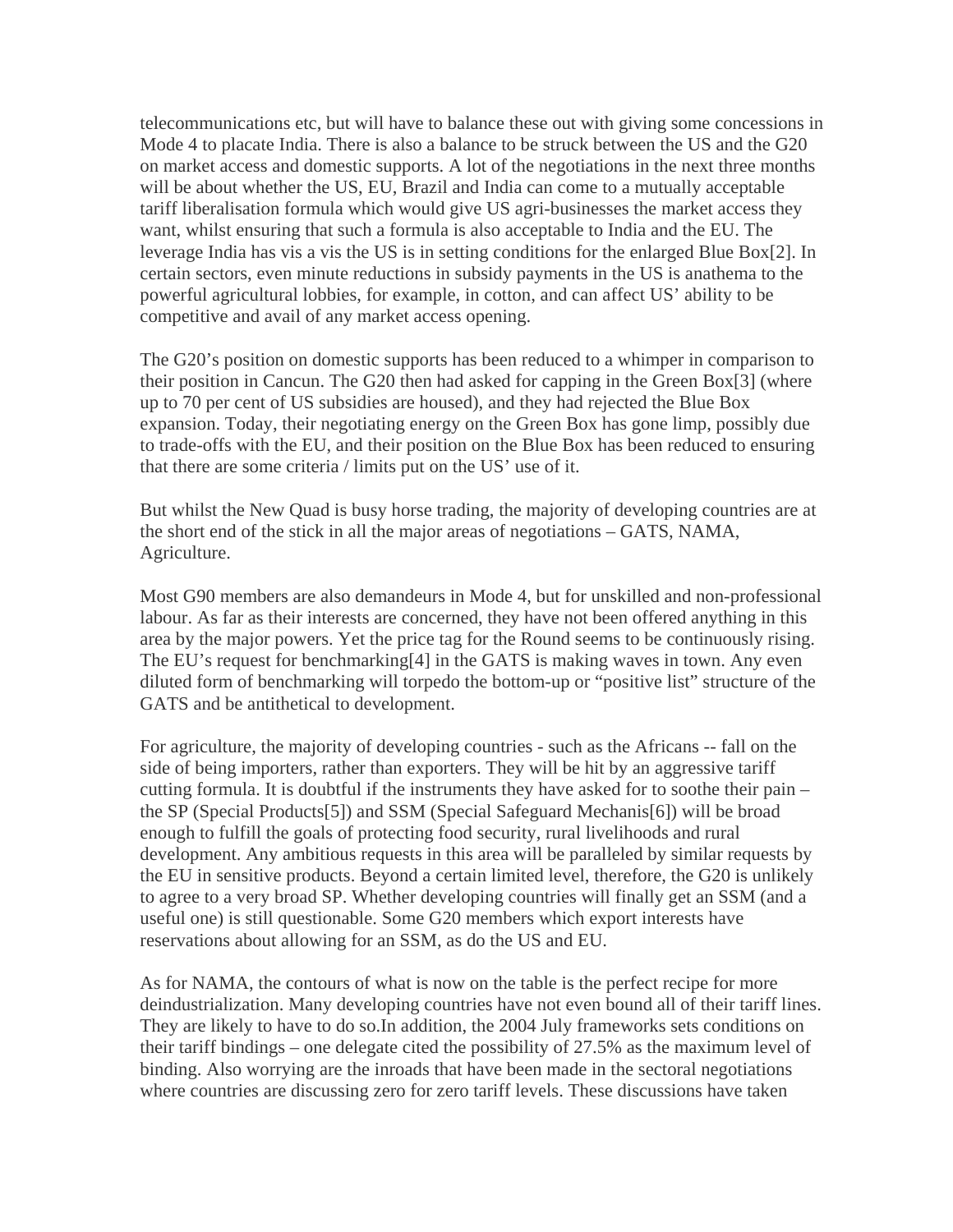place amongst those with export capacity i.e., between the developed countries and the more advanced developing countries. "For those of us who may want to develop a certain industrial sector in the future, it will be almost impossible in a zero tariff environment".

## **2) Why has the G20, having attained a seat at the negotiating table, not insisted that the other developing countries, too, are represented?**

This question goes beyond the issue of transparency, but also responsibility. The complaint of the bigger developing countries that have access is that the G90[7] should be more vocal about their positions. It is unreasonable to place on the shoulders of Brazil and India the weight of developing countries' concerns, and then for the G90 to blame these countries for not carrying their issues adequately. The Africa Group, LDCs, ACP (i.e. the G90) too, need to play their part and articulate their positions much more forcefully, across the range of issues. This would be a valid complaint, if the G90 too, were at the table. The reality is that they were not in the FIPS (the Five Interested Parties of US, EC, India, Brazil and Australia, where the main agriculture negotiations have taken place in the past year), nor in the FIPS-plus, the grouping of about 14 members which met for five days before the July 2005 General Council meeting. The additional members in the FIPS-plus were Argentina, Korea, Japan, China, Benin, Malaysia, Switzerland, Indonesia and Canada. The only African country involved therefore was Benin, representing the West African countries negotiating the cotton issue.

On the issue of transparency, India and Brazil as VIP members of the FIPS had and still have the opportunity to boycott this non-transparent mode of negotiations, implementing the call India and others had issued after the Doha Ministerial for greater internal transparency.

The EU, before the July General Council felt isolated and insisted on the expansion of the FIPS into FIPS-plus to accommodate G10 members, such as Switzerland and Japan, who had been incensed by being left out of the agriculture negotiations. This was another opportunity the leaders of the developing world could have used to insist on opening up the negotiating process.

## **3) What is the G20's priority - building a cohesive developing country bloc in order to attain common development objectives, or market access in agriculture? How is the G20 proposing to forge closer ties with the G90 ahead of and in Hong Kong?**

Some issues which have traditionally marked the fault line between the ACP countries and the non-ACP countries are now brewing on the back burner, and are likely to come to the fore before and in Hong Kong. The G90, many of whom are preference-receiving countries, would like EU tariffs to be maintained at certain levels so that their preferential access to the EU market can be retained to some degree. There is a direct clash here with the grouping (mostly Latin American countries, and many in the G20) on tropical products. They are insisting that tropical products such as sugar and bananas should not be in the EU's sensitive list and there should be liberalisation of tropical products by the developed countries.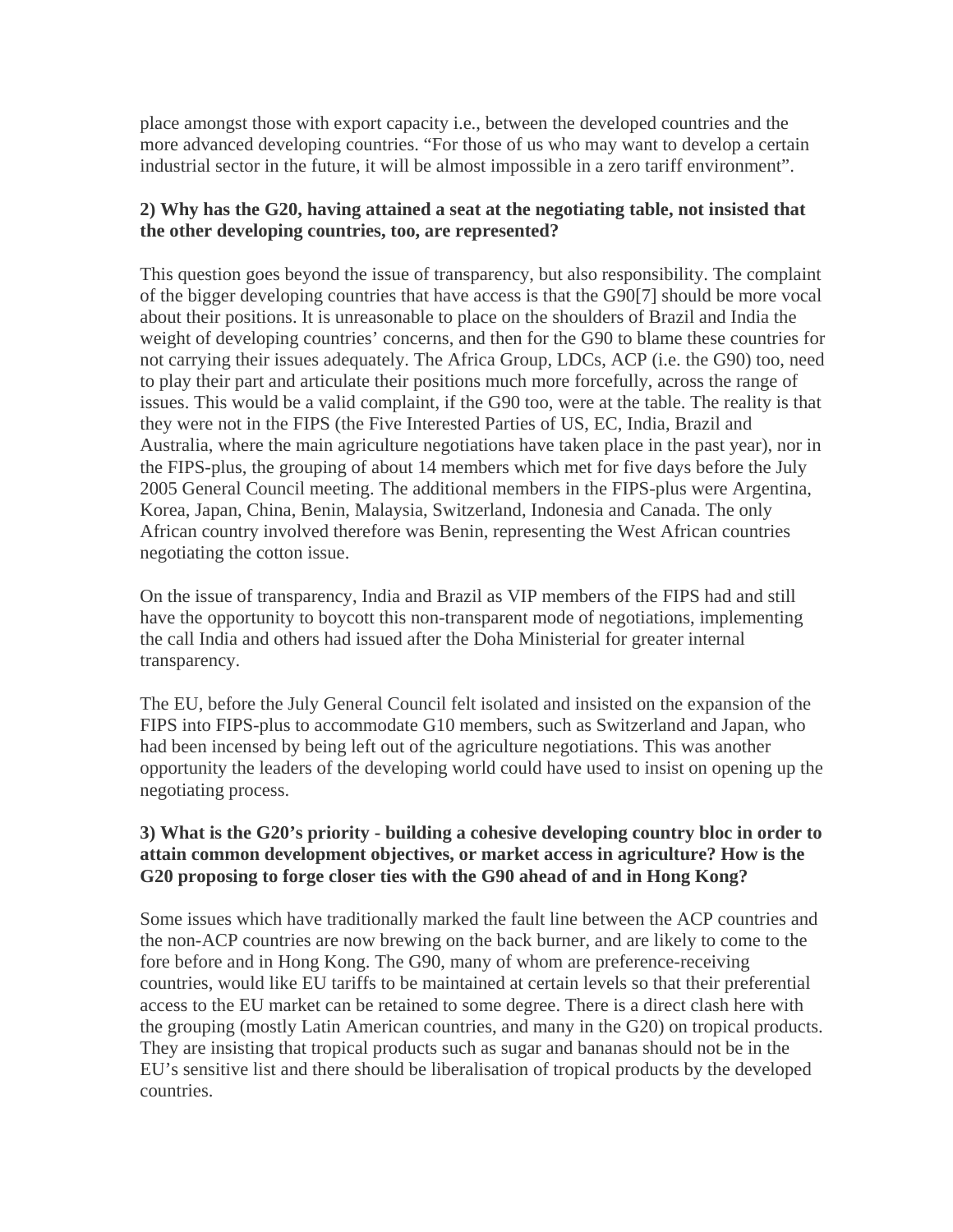At the end of the day, the G20 will have to decide if building a cohesive developing country bloc is their priority in order to attain bigger common objectives, or whether market access in agriculture is more important.[8] If there is division, the developing bloc as a collective will lose out in terms of foregone negotiating power. Brazil after all could do with the G90's more defensive interests in NAMA and GATS, and India and the G90 have common defensive interests in agriculture. Breaking ranks would also mean losing the opportunity they've waited 10 years for, to make some real changes to the inequity in agricultural trade which the WTO's rules have accentuated, rather than abated. They would also have lost the opportunity to forge a common position across the host of other issues. (This includes the implementation agenda developing countries were promised would be prioritised when the Round was launched, but these issues are still languishing.)

## **4) What is the G20's view on development? At the end of the day, who are Brazil and India representing?**

This question is relevant for all WTO members, but should be reflected upon by the G20 if it professes to speak for the poor in the third world. (Brazil's Minister Celso Amorin, at the Cancun Ministerial, announced that the grouping represented over half of the world's farmers.) Are the poor farmers in Brazil or Thailand really going to benefit from market access in agriculture? Experience has shown this not to be so. Are the poor in India going to benefit from Mode 4 – in this case, some movement of professionals into the developed countries? Who pays in Brazil and India for the liberalisation in NAMA, agriculture and in the other services sectors?

Whose interest is the G20 representing? Truly representing the poor, rather than the corporate /elite interests in the G20, may bring the G20 closer to the G90's much more defensive interests across the negotiating areas.

[1] Members of the G20 include Argentina, Bolivia, Brazil, Chile, China, Cuba, Egypt, Guatemala, India, Indonesia, Mexico, Nigeria, Pakistan, Paraguay, Philippines, South Africa, Tanzania, Thailand, Uruguay, Venezuela and Zimbabwe.

[2] The Blue Box category are subsidy payments provided to agricultural producers on condition that these payments are linked to programmes which are production limiting. The US wants this condition to be removed in the expanded Blue Box.

[3] The Green Box is one of the categories of subsidies members can notify government support payments under. No limits are set on the level of Green Box payments Members can provide, and much of the increased subsidies by the OECD countries, such as the US in the past 10 years, have been scheduled under the Green Box.

[4] Benchmarking refers to the request by the EC to convert the GATS request-offer approach to the negotiations (where offers are made voluntarily) to a formula based approach where there is a common baseline of commitments countries undertake eg. a certain target number of sectors and subsectors to be liberalized.